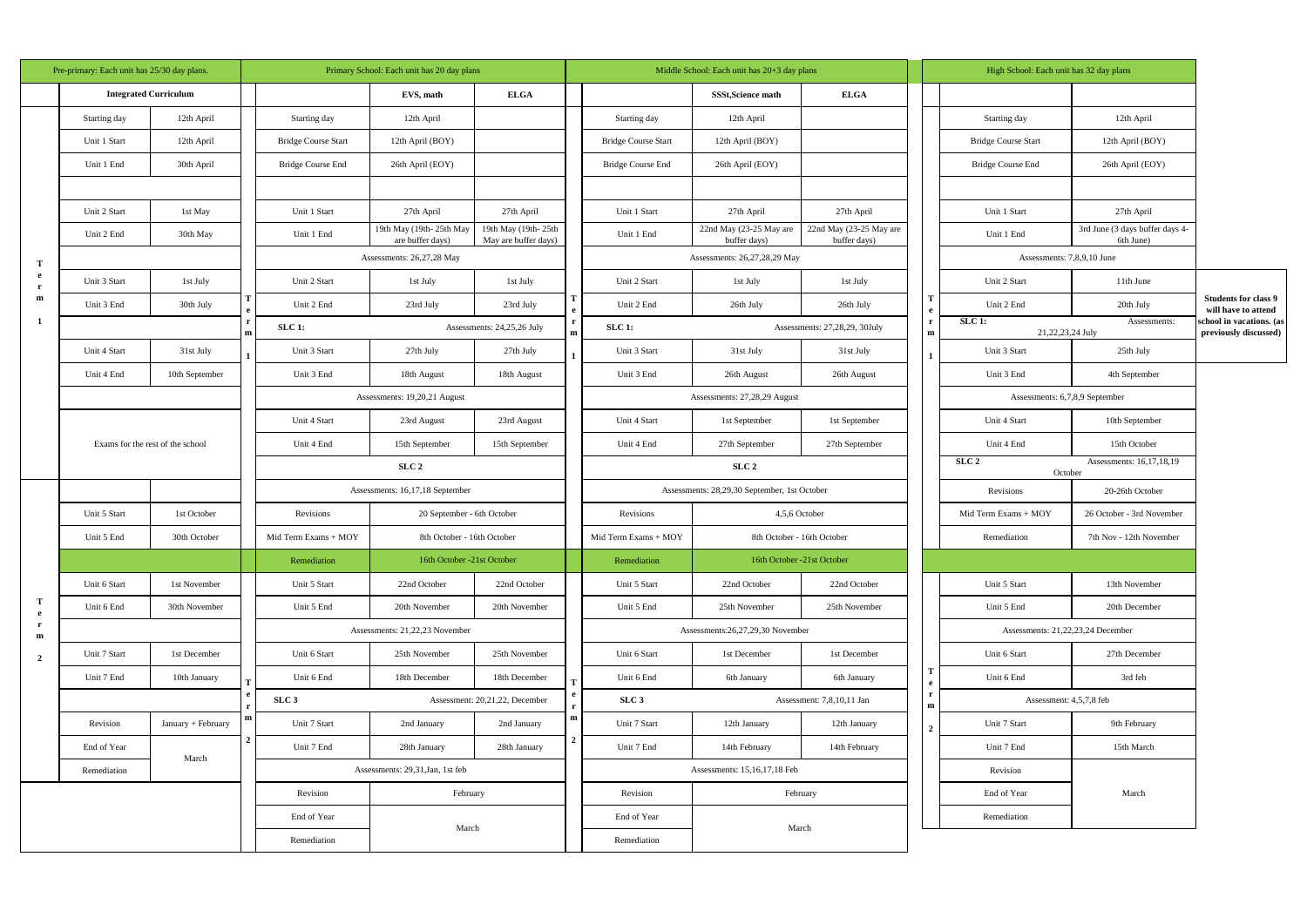|                         | <b>Milestone</b> |                                                   | <b>Days</b>                                                                    |                        | <b>Periods</b>                 |              |  |
|-------------------------|------------------|---------------------------------------------------|--------------------------------------------------------------------------------|------------------------|--------------------------------|--------------|--|
|                         |                  | <b>Bridge Course</b>                              | 10 Days                                                                        | <b>NA</b>              |                                |              |  |
|                         | Launchpad        |                                                   | 3 Days                                                                         | ΝA                     |                                |              |  |
|                         | Term 1           |                                                   | 96 Days                                                                        |                        | <b>120 Periods</b>             |              |  |
|                         | <b>MOY</b>       |                                                   | 11 Days                                                                        |                        | <b>NA</b><br><b>90 Periods</b> |              |  |
|                         | Term 2           |                                                   | 72 Days                                                                        |                        |                                |              |  |
|                         |                  |                                                   |                                                                                |                        |                                |              |  |
|                         | <b>EOY</b>       |                                                   | 11 Days                                                                        | <b>NA</b><br><b>NA</b> |                                |              |  |
|                         |                  | <b>Revision + Mock</b>                            | 47 Days                                                                        |                        |                                |              |  |
| Month                   | Teaching days    | Teaching days                                     |                                                                                |                        | <b>ASM</b>                     | Others       |  |
| April                   | 14               |                                                   | 10 days Bridge $+3$ days Lauchpad $+1$ teaching day                            |                        |                                |              |  |
| May                     | 25               |                                                   | 22 teaching days + 3 days ASM                                                  |                        | ASM <sub>1</sub>               |              |  |
| June                    | 26               |                                                   | 23 teaching days $+3$ days ASM                                                 |                        | ASM <sub>2</sub>               |              |  |
| July                    | 26               |                                                   | 23 teaching days + 3 days ASM                                                  |                        | ASM <sub>3</sub>               |              |  |
| August                  | 25               |                                                   | 23 teaching days + 2 days ASM                                                  |                        | ASM 4                          |              |  |
| September               | 24               |                                                   | 1 day ASM + 5 revision days + 5 MOY + 3 days remedial + 10teaching days        |                        |                                | <b>MOY</b>   |  |
| October                 | 23               | 13 teaching days $+3$ days ASM $+7$ teaching days |                                                                                | ASM <sub>5</sub>       |                                |              |  |
| November                | 21               |                                                   | 16 teaching days $+3$ days ASM $+2$ teaching days                              |                        |                                |              |  |
| December                | 25               |                                                   | 21 teaching days $+3$ days ASM $+1$ revision day                               |                        | ASM <sub>7</sub>               | <b>EOY</b>   |  |
| January                 | 21               |                                                   | 2 revision days + 5 days EOY +3 remedial days + Mock exam 1 and $2 +$ Revision |                        |                                | Mock 1 and 2 |  |
| 23<br>February          |                  |                                                   | Revision +Mock Exam 3 + Career                                                 |                        |                                | Mock 3       |  |
|                         |                  |                                                   |                                                                                |                        |                                |              |  |
| Total                   | 221              |                                                   |                                                                                |                        |                                |              |  |
| We need                 | 250              |                                                   |                                                                                |                        |                                |              |  |
| Summer vacations        | 26               |                                                   |                                                                                |                        |                                |              |  |
| <b>Winter Vacations</b> | 6                |                                                   |                                                                                |                        |                                |              |  |